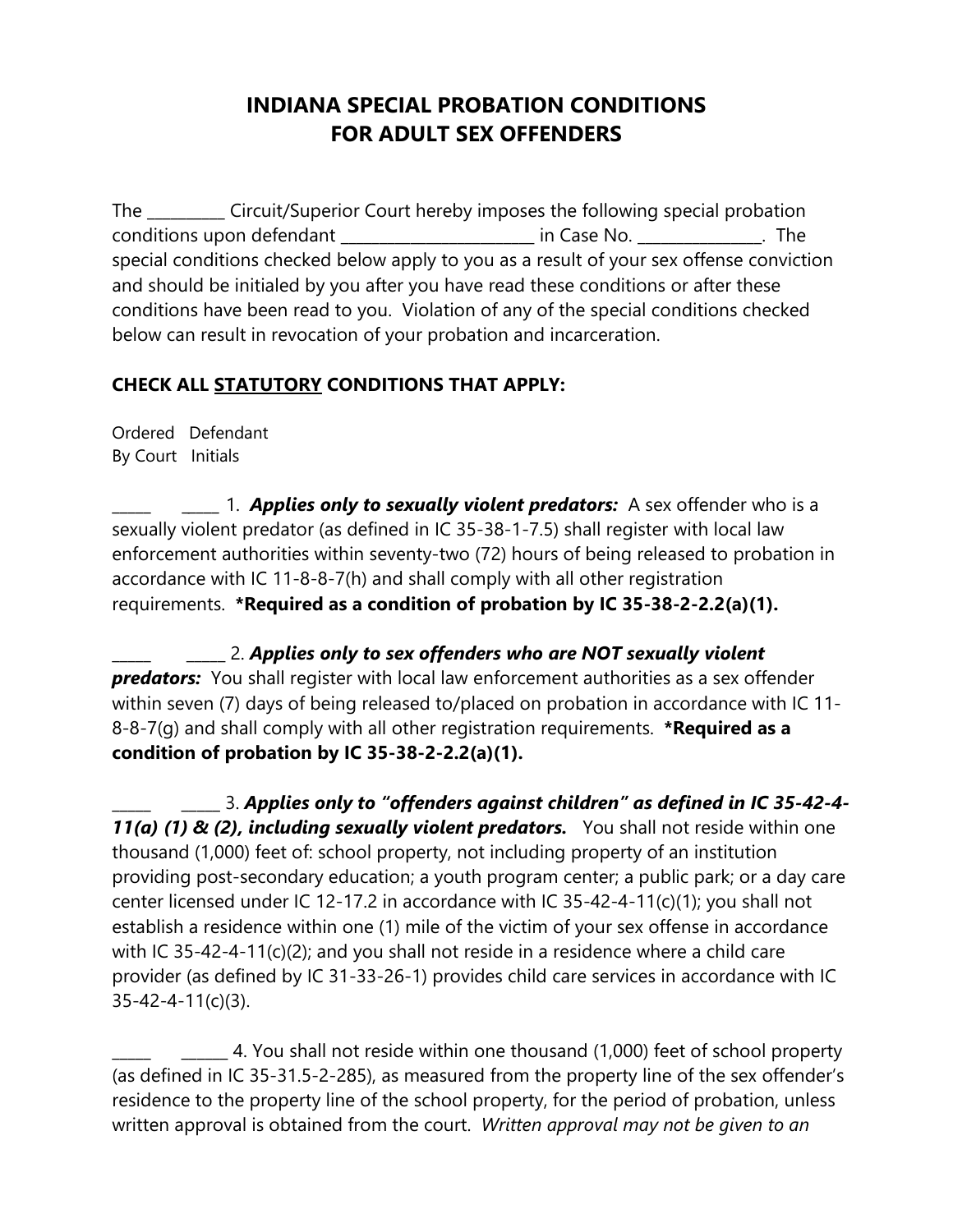*offender who is a sexually violent predator or an offender against children.* **\*Required as a condition of probation by IC 35-38-2-2.2(a)(2).**

5. You shall not reside within one (1) mile of the residence of the victim of your sex offense (as defined by IC 35-38-2-2.5(b)) unless granted a waiver from the court. *The court may not grant a waiver for a sexually violent predator or an offender against children.* **\*Required as a condition of probation by IC 35-38-2-2.5(c) for the following sex offenses: rape, child molesting, child exploitation, vicarious sexual gratification, child solicitation, child seduction, sexual battery, sexual misconduct with a minor as a felony, and incest.**

\_\_\_\_\_ \_\_\_\_\_ 6. You shall not establish a new residence within one (1) mile of the residence of the victim of your sex offense (as defined in IC 35-38-2-2.5(b)) unless granted a waiver from the court. *The court may not grant a waiver for a sexually violent predator or an offender against children.* **\*Required as a condition of probation by IC 35-38-2-2.5(e) and (f) for the following sex offenses: rape, child molesting, child exploitation, vicarious sexual gratification, child solicitation, child seduction, sexual battery, sexual misconduct with a minor as a felony, and incest.**

\_\_\_\_\_ \_\_\_\_\_ 7. You shall consent to the search of your personal computer at any time and to the installation on your personal computer or device with Internet capability, at your expense, of one (1) or more hardware or software systems to monitor Internet usage. **\*Required as a condition of probation by IC 35-38-2-2.2(a)(3).**

\_\_\_\_\_ \_\_\_\_\_ 8. You are prohibited from accessing or using certain web sites, chat rooms, or instant messaging programs frequented by children. You are prohibited from deleting, erasing, or tampering with information on your personal computer with intent to conceal an activity prohibited by this condition. **\*Required as a condition of probation by IC 35-38-2-2.2(a)(4).**

\_\_\_\_\_ \_\_\_\_\_\_ 9.You shall not use a social networking web site or an instant messaging or chat room program to communicate, directly or through an intermediary, with a child less than sixteen (16) years of age. This includes your own child, stepchild, sibling or another relative. If you want to communicate with your own child, stepchild, sibling or another relative by using a social networking web site or an instant messaging or chat room program**,** you may only do so with a written order of this court that specifically name**s** the relative(s) with whom you can communicate. **\*Required as a condition of probation by IC 35-38-2-2.7.**

\_\_\_\_ \_\_\_\_\_\_ 10. *Applies only to a "sexually violent predator" as defined by IC 35-38- 1-7.5 or an "offender against children" as defined in IC 35-42-4-11.* You shall not work or volunteer on school property, at a youth program center, at a public park, as or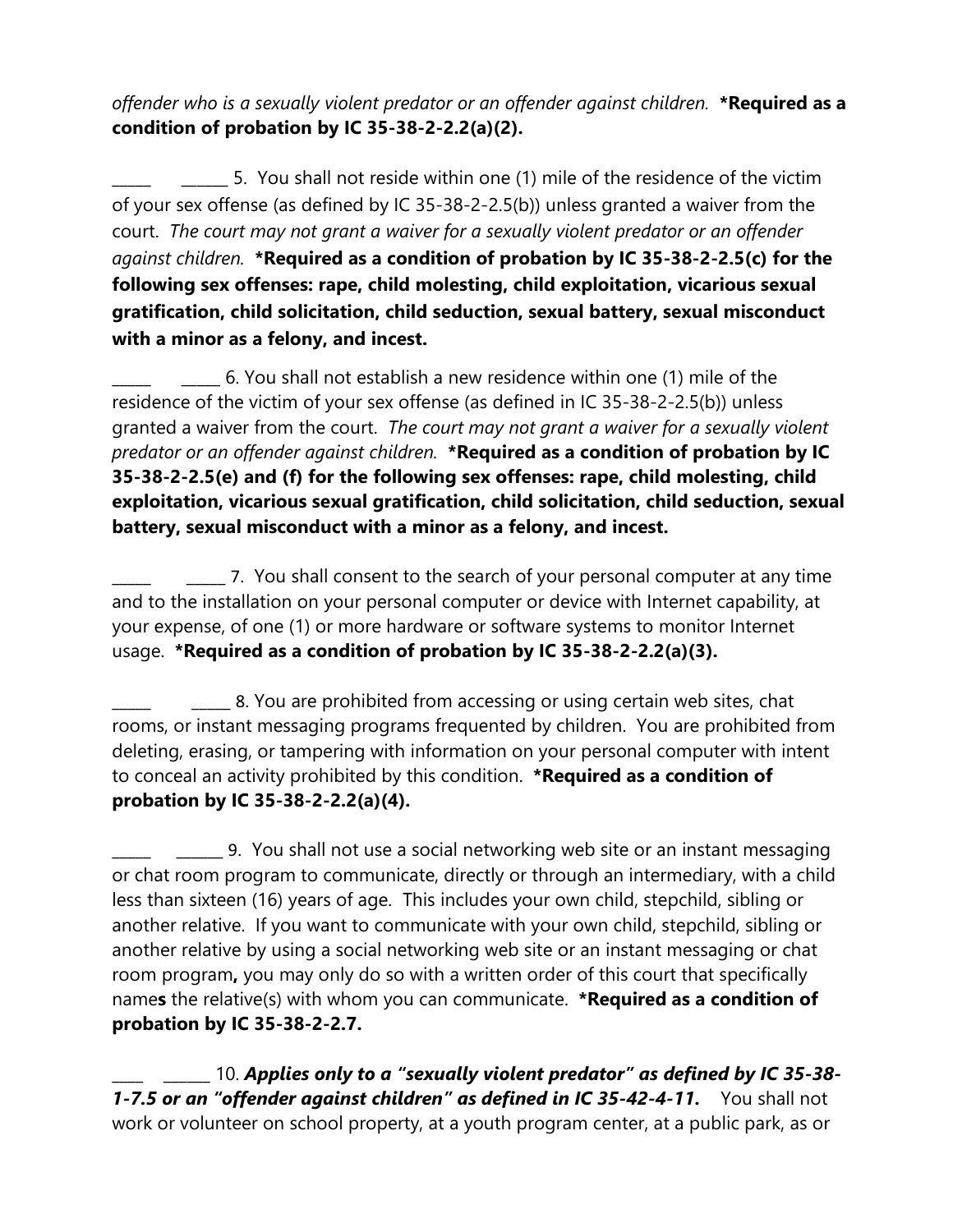for a child care provider (as defined by IC 31-33-26-1), or as a provider of respite care services and other support services for primary or family caregivers or adult day care services, pursuant to IC 35-42-4-10(c).

## **CHECK ALL OTHER CONDITIONS THAT APPLY:**

Ordered Defendant By Court Initials

\_\_\_\_\_ \_\_\_\_\_ 11. You shall attend, actively participate in and successfully complete a court-approved sex offender treatment program as directed by the court. Prompt payment of any fees is your responsibility and you must maintain steady progress towards all treatment goals as determined by your treatment provider. Unsuccessful termination from treatment or non-compliance with other required behavioral management requirements will be considered a violation of your probation. You will not be permitted to change treatment providers unless the court gives you prior written approval.

\_\_\_\_\_ \_\_\_\_\_ 12. You shall not miss any appointments for treatment, psychotherapy, counseling, or self-help groups (any 12 Step Group, Community Support Group, etc.) without the prior approval of your probation officer and the treatment provider involved, or a doctor's excuse. You shall comply with the attendance policy for attending appointments as outlined by the court. You shall continue to take any medication prescribed by your physician.

\_\_\_\_\_ \_\_\_\_\_ 13. You shall not possess obscene matter as defined by IC 35-49-2-1 or child pornography as defined in 18 U.S.C. § 2256(8), including but not limited to: videos, magazines, books, DVD's, and material downloaded from the Internet.

\_\_\_\_\_ \_\_\_\_\_ 14. You shall not visit strip clubs (including establishments where partially nude or exotic dancers perform) or businesses that primarily sell obscene matter as defined by IC 35-49-2-1, and shall not access internet webpages or computer applications where the purpose is to solicit sexual encounters.

\_\_\_\_\_ \_\_\_\_\_ 15. You shall not consume alcohol or use any controlled substance.

\_\_\_\_\_ \_\_\_\_\_ 16. You shall submit to a substance abuse evaluation and follow all recommendations of your treatment provider at your own expense.

\_\_\_\_\_ \_\_\_\_\_ 17. You shall be required to inform all persons living at your place of residence about all of your sex-related convictions. You shall notify your probation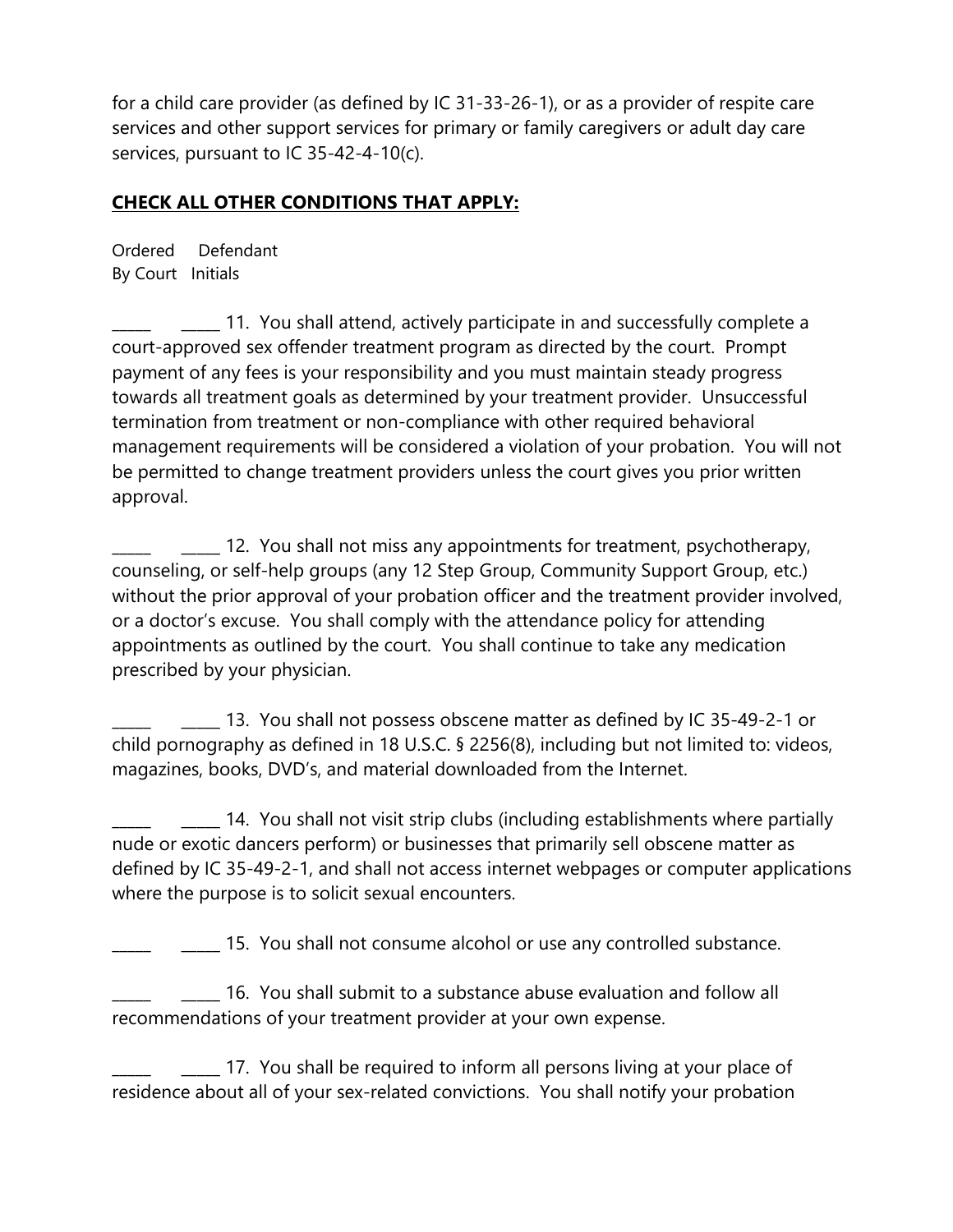officer of any changes in home situations or marital status. You shall have only one residence and one mailing address at a time.

\_\_\_\_\_ \_\_\_\_\_ 18. You shall not travel alone after 10 p.m. (including but not limited to: driving, walking, bicycling, etc.) unless given permission by your probation officer.

\_\_\_\_\_ \_\_\_\_\_ 19. You shall not engage in a sexual relationship with any person who has children under the age of 16 years unless given permission by the court and your treatment provider.

\_\_\_\_\_ \_\_\_\_\_ 20. Your probation officer must first approve any employment and may contact your employer at any time. You will not work in certain occupations that involve being in the private residences of others, such as, but not limited to, door-to-door sales, soliciting, home service visits or delivery.

\_\_\_\_\_ \_\_\_\_\_ 21. You shall have no contact with your victim or victim's family unless approved in advance by your probation officer and treatment provider for the benefit of the victim. Contact includes face-to-face, telephonic, written, electronic, or any indirect contact via third parties.

\_\_\_\_\_ \_\_\_\_\_ 22. You shall have no contact with any person under the age of 16 unless you receive court approval or successfully complete a court-approved sex offender treatment program, pursuant to IC 35-38-2-2.4. Contact includes face-to-face, telephonic, written, electronic, or any indirect contact via third parties.

\_\_\_\_\_ \_\_\_\_\_ 23. *Applies only to a "sexually violent predator" as defined by IC 35- 38-1-7.5 or an "offender against children" as defined in IC 35-42-4-11.* You shall have no unsupervised contact or contact with a person less than sixteen (16) years of age. **\*Permitted as a condition by IC 35-38-2-2.2(b)(1).**

**\_\_\_\_\_ \_\_\_\_\_\_ 24.** *Applies only to a "sexually violent predator" as defined by IC 35- 38-1-7.5 or an "offender against children" as defined in IC 35-42-4-11.*The court finds that it is in the best interests of the child that you shall have no unsupervised contact or contact with your child or stepchild who is less than sixteen (16) years of age. **\* Permitted as a condition by IC 35-38-2-2.2(b)(2).** 

\_\_\_\_\_ \_\_\_\_\_ 25. You shall not be present at schools, playgrounds, or day care centers unless given permission by the court. *The court may not grant permission to enter school property for a "serious sex offender" as defined in IC 35-42-4-14(a).*

**\_\_\_\_** 26. You shall not participate in any activity which involves children under 18 years of age, such as, but not limited to, youth groups, Boy Scouts, Girl Scouts, Cub